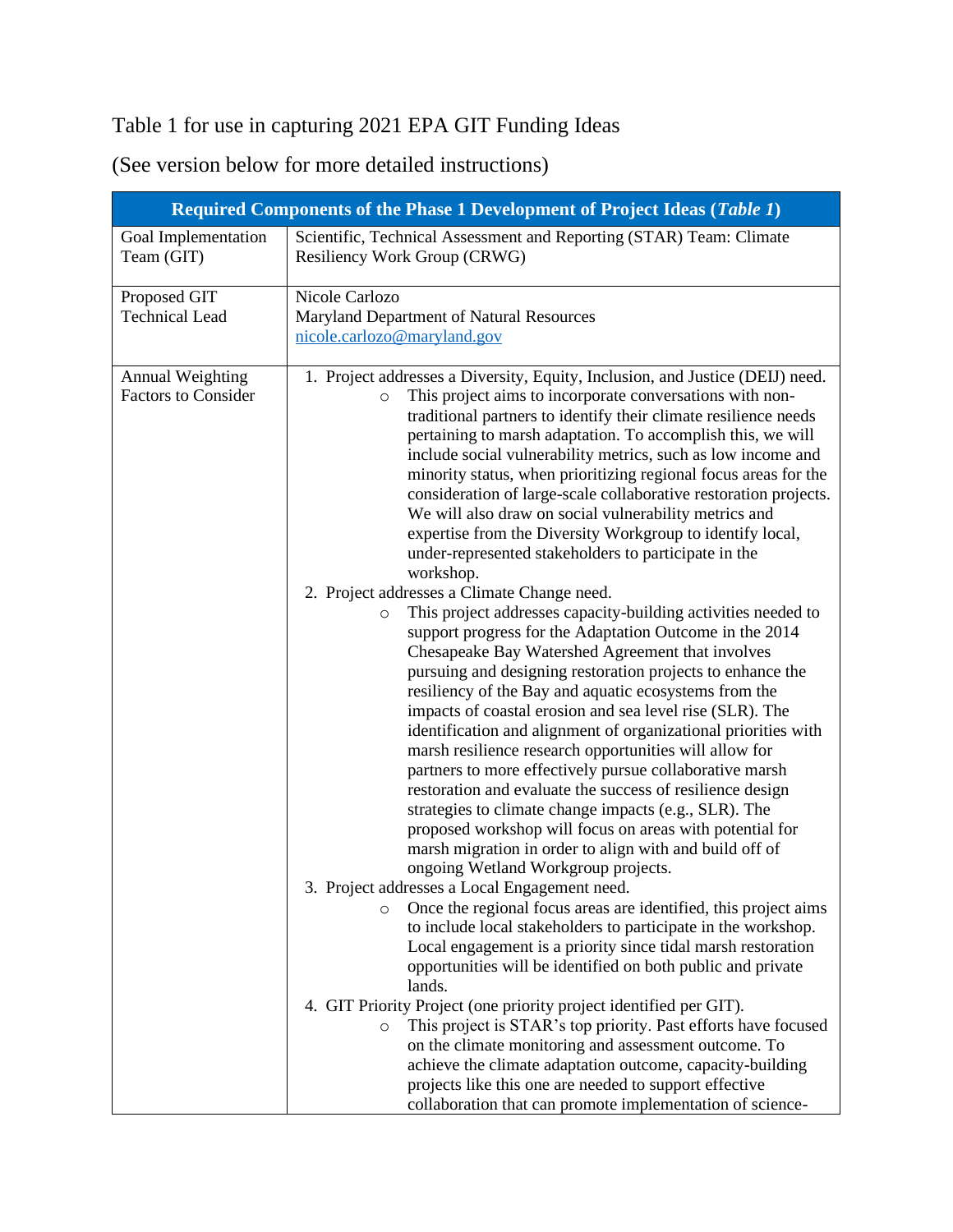|                             | driven, nature-based adaptation projects that provide multiple<br>benefits, including water quality improvement, habitat<br>formation, shoreline stabilization, and resilience to climate<br>change. In addition, this project builds upon the commitment<br>of the Executive Council to prioritize conserving and<br>restoring wetlands for increased resilience to climate impacts.<br>In recognition of the growing body of science documenting<br>the impacts of climate change, there is an urgent need for<br>action, and the proposed workshop exemplifies a<br>collaborative response to addressing these challenges.<br>5. Projects that address outcomes that are lagging in outcome attainability.<br>The Wetlands Outcome was identified by the Outcome<br>$\circ$<br>Attainability Team as unlikely to be met without significant<br>change of course. It will require additional support from<br>technical and policy experts to outline geographically<br>specific interim targets to accelerate progress and establish<br>accountability. The proposed marsh adaptation workshop<br>provides a venue to begin identifying where opportunities<br>exist to restore tidal wetlands at a larger regional scale<br>through collaborative partnerships. Incorporating adaptation<br>considerations, such as marsh migration opportunities, and<br>aligning research around effective strategies to maintain<br>healthy marshes under changing climate conditions will<br>increase the likelihood of restored tidal wetland acres<br>persisting in the future. Established partner networks and<br>identified large-scale restoration projects from this project<br>could be built into a more comprehensive plan for tidal<br>wetland restoration in the future. The proposed workshop<br>represents a change in business as usual, moving from<br>opportunistic restoration to strategic partnership-driven<br>projects that are needed for outcome attainability. |
|-----------------------------|--------------------------------------------------------------------------------------------------------------------------------------------------------------------------------------------------------------------------------------------------------------------------------------------------------------------------------------------------------------------------------------------------------------------------------------------------------------------------------------------------------------------------------------------------------------------------------------------------------------------------------------------------------------------------------------------------------------------------------------------------------------------------------------------------------------------------------------------------------------------------------------------------------------------------------------------------------------------------------------------------------------------------------------------------------------------------------------------------------------------------------------------------------------------------------------------------------------------------------------------------------------------------------------------------------------------------------------------------------------------------------------------------------------------------------------------------------------------------------------------------------------------------------------------------------------------------------------------------------------------------------------------------------------------------------------------------------------------------------------------------------------------------------------------------------------------------------------------------------------------------------------------------------------------------------------------------------------------------------|
| <b>CBP</b> Functional Areas | Yes - GIS                                                                                                                                                                                                                                                                                                                                                                                                                                                                                                                                                                                                                                                                                                                                                                                                                                                                                                                                                                                                                                                                                                                                                                                                                                                                                                                                                                                                                                                                                                                                                                                                                                                                                                                                                                                                                                                                                                                                                                      |
| (Yes or No)                 |                                                                                                                                                                                                                                                                                                                                                                                                                                                                                                                                                                                                                                                                                                                                                                                                                                                                                                                                                                                                                                                                                                                                                                                                                                                                                                                                                                                                                                                                                                                                                                                                                                                                                                                                                                                                                                                                                                                                                                                |
| Preparers                   | 1) Nicole Carlozo<br>Maryland Department of Natural Resources                                                                                                                                                                                                                                                                                                                                                                                                                                                                                                                                                                                                                                                                                                                                                                                                                                                                                                                                                                                                                                                                                                                                                                                                                                                                                                                                                                                                                                                                                                                                                                                                                                                                                                                                                                                                                                                                                                                  |
|                             | nicole.carlozo@maryland.gov                                                                                                                                                                                                                                                                                                                                                                                                                                                                                                                                                                                                                                                                                                                                                                                                                                                                                                                                                                                                                                                                                                                                                                                                                                                                                                                                                                                                                                                                                                                                                                                                                                                                                                                                                                                                                                                                                                                                                    |
|                             | Jackie Specht<br>2)                                                                                                                                                                                                                                                                                                                                                                                                                                                                                                                                                                                                                                                                                                                                                                                                                                                                                                                                                                                                                                                                                                                                                                                                                                                                                                                                                                                                                                                                                                                                                                                                                                                                                                                                                                                                                                                                                                                                                            |
|                             | The Nature Conservancy (TNC)                                                                                                                                                                                                                                                                                                                                                                                                                                                                                                                                                                                                                                                                                                                                                                                                                                                                                                                                                                                                                                                                                                                                                                                                                                                                                                                                                                                                                                                                                                                                                                                                                                                                                                                                                                                                                                                                                                                                                   |
|                             | jackie.specht@tnc.org                                                                                                                                                                                                                                                                                                                                                                                                                                                                                                                                                                                                                                                                                                                                                                                                                                                                                                                                                                                                                                                                                                                                                                                                                                                                                                                                                                                                                                                                                                                                                                                                                                                                                                                                                                                                                                                                                                                                                          |
|                             | <b>Taryn Sudol</b><br>3)                                                                                                                                                                                                                                                                                                                                                                                                                                                                                                                                                                                                                                                                                                                                                                                                                                                                                                                                                                                                                                                                                                                                                                                                                                                                                                                                                                                                                                                                                                                                                                                                                                                                                                                                                                                                                                                                                                                                                       |
|                             | Maryland Sea Grant<br>tsudol@umd.edu                                                                                                                                                                                                                                                                                                                                                                                                                                                                                                                                                                                                                                                                                                                                                                                                                                                                                                                                                                                                                                                                                                                                                                                                                                                                                                                                                                                                                                                                                                                                                                                                                                                                                                                                                                                                                                                                                                                                           |
|                             |                                                                                                                                                                                                                                                                                                                                                                                                                                                                                                                                                                                                                                                                                                                                                                                                                                                                                                                                                                                                                                                                                                                                                                                                                                                                                                                                                                                                                                                                                                                                                                                                                                                                                                                                                                                                                                                                                                                                                                                |
|                             | 4) Molly Mitchell                                                                                                                                                                                                                                                                                                                                                                                                                                                                                                                                                                                                                                                                                                                                                                                                                                                                                                                                                                                                                                                                                                                                                                                                                                                                                                                                                                                                                                                                                                                                                                                                                                                                                                                                                                                                                                                                                                                                                              |
|                             | Virginia Institute of Marine Science (VIMS)<br>molly@vims.edu                                                                                                                                                                                                                                                                                                                                                                                                                                                                                                                                                                                                                                                                                                                                                                                                                                                                                                                                                                                                                                                                                                                                                                                                                                                                                                                                                                                                                                                                                                                                                                                                                                                                                                                                                                                                                                                                                                                  |
|                             | Julie Reichert-Nguyen<br>5)                                                                                                                                                                                                                                                                                                                                                                                                                                                                                                                                                                                                                                                                                                                                                                                                                                                                                                                                                                                                                                                                                                                                                                                                                                                                                                                                                                                                                                                                                                                                                                                                                                                                                                                                                                                                                                                                                                                                                    |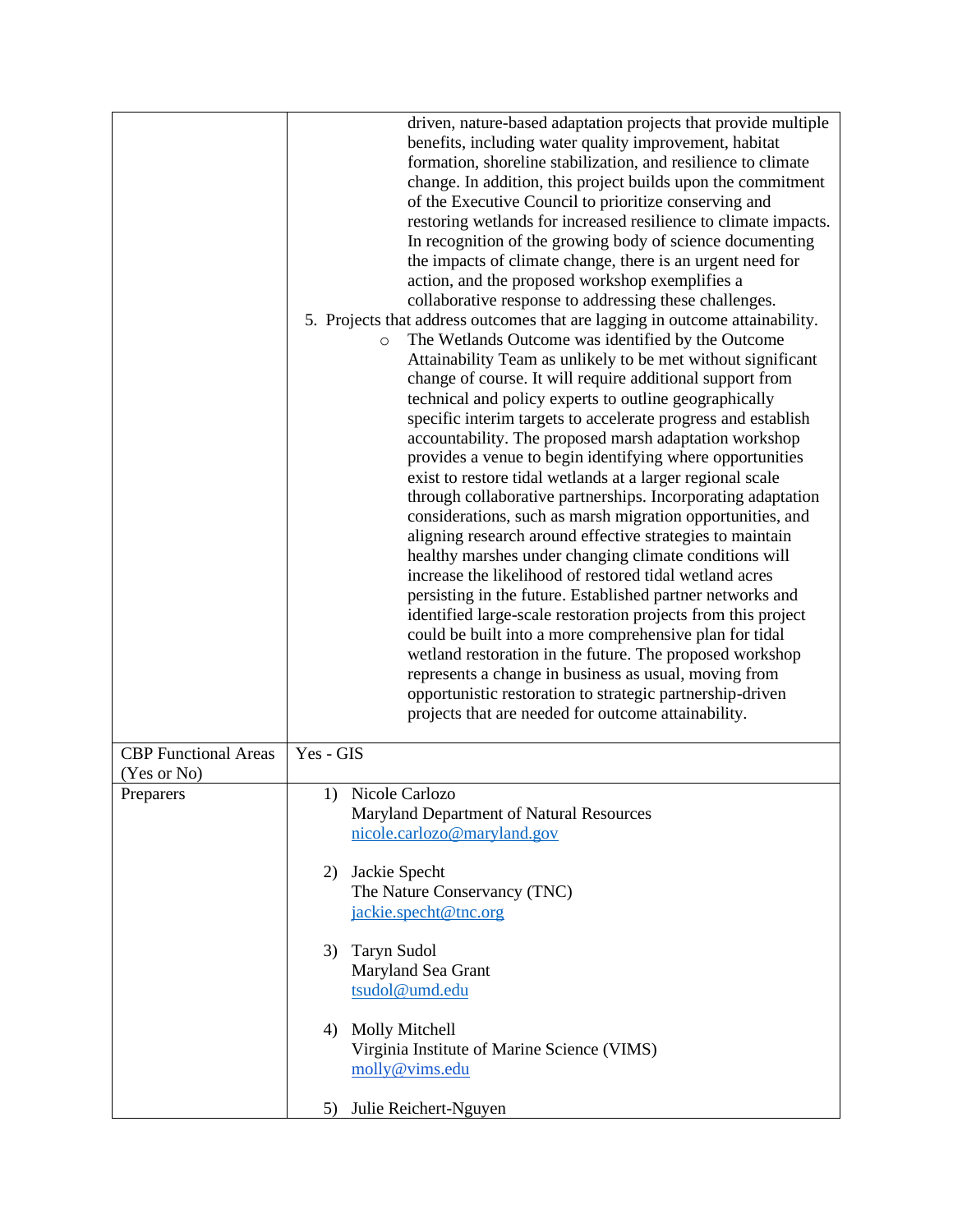|                       | NOAA Chesapeake Bay Office (NCBO)                                                                                                                                                                                                                                                                      |  |  |
|-----------------------|--------------------------------------------------------------------------------------------------------------------------------------------------------------------------------------------------------------------------------------------------------------------------------------------------------|--|--|
|                       | Julie.reichert-nguyen@noaa.gov                                                                                                                                                                                                                                                                         |  |  |
|                       |                                                                                                                                                                                                                                                                                                        |  |  |
|                       | <b>Breck Sullivan</b><br>6)                                                                                                                                                                                                                                                                            |  |  |
|                       | United States Geological Survey (USGS)                                                                                                                                                                                                                                                                 |  |  |
|                       |                                                                                                                                                                                                                                                                                                        |  |  |
|                       | Alex Gunnerson<br>7)                                                                                                                                                                                                                                                                                   |  |  |
|                       | Chesapeake Research Consortium (CRC)                                                                                                                                                                                                                                                                   |  |  |
|                       | gunnersona@chesapeake.org                                                                                                                                                                                                                                                                              |  |  |
|                       |                                                                                                                                                                                                                                                                                                        |  |  |
| Project Title         | Workshop aligning stakeholder and research priorities for collaborative marsh                                                                                                                                                                                                                          |  |  |
| (10 words or less)    | adaptation                                                                                                                                                                                                                                                                                             |  |  |
| Project Type          |                                                                                                                                                                                                                                                                                                        |  |  |
| (Describe the type of | Logic and Action Plan Implementation Projects:<br>Mapping (climate resilience and social vulnerability data, tidal marsh                                                                                                                                                                               |  |  |
| project submitted)    |                                                                                                                                                                                                                                                                                                        |  |  |
|                       | restoration projects, stakeholder geographic and organizational                                                                                                                                                                                                                                        |  |  |
|                       | priorities for tidal marsh restoration and management)                                                                                                                                                                                                                                                 |  |  |
|                       | Environmental demonstration projects<br>$\bullet$                                                                                                                                                                                                                                                      |  |  |
|                       | <b>Other: Capacity Building</b><br>$\bullet$                                                                                                                                                                                                                                                           |  |  |
|                       |                                                                                                                                                                                                                                                                                                        |  |  |
| Proposed Project      | This project aims to advance the Chesapeake Bay Program (CBP) Climate                                                                                                                                                                                                                                  |  |  |
| Outcomes              | Adaptation Outcome in the 2014 Chesapeake Bay Watershed Agreement by                                                                                                                                                                                                                                   |  |  |
|                       | <b>building capacity to implement large-scale tidal marsh restoration</b>                                                                                                                                                                                                                              |  |  |
|                       | projects that have increased resilience to climate change impacts, while                                                                                                                                                                                                                               |  |  |
|                       | addressing corresponding <b>DEIJ</b> and local engagement needs. This project                                                                                                                                                                                                                          |  |  |
|                       | will also identify research needs and advance research partnerships that                                                                                                                                                                                                                               |  |  |
|                       | can increase understanding of marsh resilience and the success of marsh                                                                                                                                                                                                                                |  |  |
|                       | adaptation strategies. The proposed workshop will build off the collaborations                                                                                                                                                                                                                         |  |  |
|                       | and data and information collected from the 2019 Marsh Resilience Summit                                                                                                                                                                                                                               |  |  |
|                       | and the GIT-funded "Synthesis of Shoreline, Sea Level Rise, and Marsh                                                                                                                                                                                                                                  |  |  |
|                       | Migration Data for Wetland Restoration Targeting" (Marsh Synthesis) project                                                                                                                                                                                                                            |  |  |
|                       | to identify 1) regional focus areas in Maryland and Virginia, and 2) partners                                                                                                                                                                                                                          |  |  |
|                       | for collaborative, large-scale tidal marsh restoration required to meet wetland                                                                                                                                                                                                                        |  |  |
|                       | outcome attainability in light of climate change. Identified regional focus                                                                                                                                                                                                                            |  |  |
|                       | areas will include metrics such as marsh migration potential and proximity to                                                                                                                                                                                                                          |  |  |
|                       | socially vulnerable populations. Additionally, the proposed workshop will                                                                                                                                                                                                                              |  |  |
|                       | identify marsh research needs and opportunities to coincide with the                                                                                                                                                                                                                                   |  |  |
|                       | identified large-scale marsh restoration projects. The identification of                                                                                                                                                                                                                               |  |  |
|                       | research needs will use existing marsh research and input from experts during                                                                                                                                                                                                                          |  |  |
|                       | the workshop. We will also utilize relevant findings from the Virginia Tech<br>BMP climate resilience assessment and STAC programmatic workshop on<br>wetland systems approach to BMP crediting if available. A two-pronged<br>focus on restoration and research opportunities will support short-term |  |  |
|                       |                                                                                                                                                                                                                                                                                                        |  |  |
|                       |                                                                                                                                                                                                                                                                                                        |  |  |
|                       |                                                                                                                                                                                                                                                                                                        |  |  |
|                       | collaborative action in vulnerable areas, as well as long-term adaptive                                                                                                                                                                                                                                |  |  |
|                       |                                                                                                                                                                                                                                                                                                        |  |  |
|                       | management to preserve tidal wetlands as environmental conditions change.                                                                                                                                                                                                                              |  |  |
|                       |                                                                                                                                                                                                                                                                                                        |  |  |
|                       | The alignment of stakeholder and research priorities for collaborative marsh                                                                                                                                                                                                                           |  |  |
|                       | adaptation will be achieved through completion of the following outcomes:                                                                                                                                                                                                                              |  |  |
|                       | Capacity-Building                                                                                                                                                                                                                                                                                      |  |  |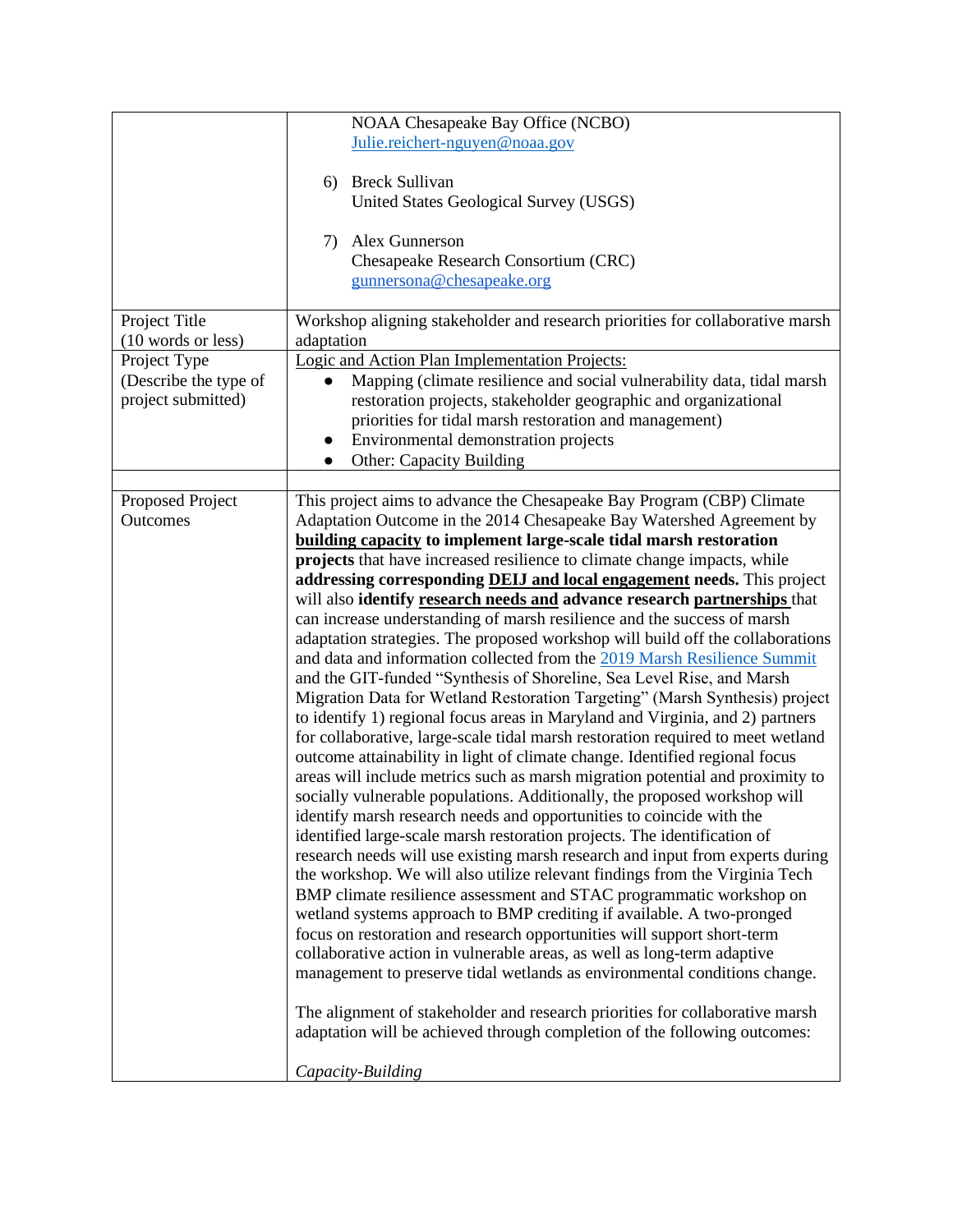| $\bullet$                | Identify and pursue alignment of geographic priorities and<br>organizational goals (e.g., marsh migration management, fish habitat,<br>bird habitat, <i>Phragmites</i> management, community resilience) across<br>environmental stakeholders to initiate large-scale shoreline and marsh<br>restoration projects in Maryland and Virginia that correspond with                                                                                                                                                                                   |
|--------------------------|---------------------------------------------------------------------------------------------------------------------------------------------------------------------------------------------------------------------------------------------------------------------------------------------------------------------------------------------------------------------------------------------------------------------------------------------------------------------------------------------------------------------------------------------------|
|                          | areas that have high potential for marsh migration, and where<br>collaborative partnerships are vital for project success. Examples of<br>geographic priorities include, but not limited to, Maryland Envision<br>the Choptank Habitat Focus Area, US Army Corps of Engineers<br>(USACE) Comprehensive Plan and Restoration Roadmap related to                                                                                                                                                                                                    |
| ٠                        | coastal areas, Virginia York River and Small Coastal Basin<br>Roundtable, jurisdictional water quality, habitat and shoreline tidal<br>areas in Watershed Implementation Plans, and nonprofit targeted<br>restoration areas.<br>Foster interest and momentum in short- and long-term action across                                                                                                                                                                                                                                                |
| $\bullet$                | federal, state, and local jurisdictions, environmental stakeholders, and<br>research partners, and form partnerships for pursuing collaborative<br>large-scale tidal marsh restoration projects.<br>Transfer knowledge between natural resource managers, land trusts,<br>and researchers about marsh condition, vulnerability, and resilience                                                                                                                                                                                                    |
|                          | to climate change. Communicate findings of Marsh Synthesis and<br>other relevant information from CBP tidal wetland efforts (e.g.,<br>Virginia Tech review on tidal wetland BMP climate resilience<br>effectiveness, STAC programmatic workshop on wetland systems<br>approach to BMP crediting).                                                                                                                                                                                                                                                 |
| Research                 | Identify funding opportunities for tidal marsh restoration in identified<br>regional focus areas that could be pursued by established partner<br>networks.                                                                                                                                                                                                                                                                                                                                                                                        |
|                          | Align future research with identified restoration opportunities to<br>monitor the success of resilience restoration or management<br>strategies (e.g., thin-layer sediment placement, optimal plant species<br>to mitigate wave energy, water quality and habitat benefits of<br>migrating marsh, carbon sequestration, living shorelines, etc.) and<br>increase understanding of environmental triggers (e.g. erosion rates,<br>internal ponding, vegetation density, ghost forests, etc.), for<br>identifying when adaptation action is needed. |
|                          | Connect existing monitoring, modeling, and other research to marsh<br>management and adaptation at regional scales.<br>Identify data gaps and research needs to inform on-the-ground<br>adaptation and decision-making related to planning, design,<br>monitoring, adaptive management, and project implementation in<br>identified regional focus areas. Incorporate discussions building on<br>relevant findings from the Virginia Tech review on tidal wetland<br>BMP climate resilience effectiveness and the STAC programmatic               |
| $\bullet$<br><b>DEIJ</b> | workshop on wetland approach to BMP crediting.<br>Identify funding opportunities for tidal marsh research in identified<br>regional focus areas that could be pursued by established partner<br>networks.                                                                                                                                                                                                                                                                                                                                         |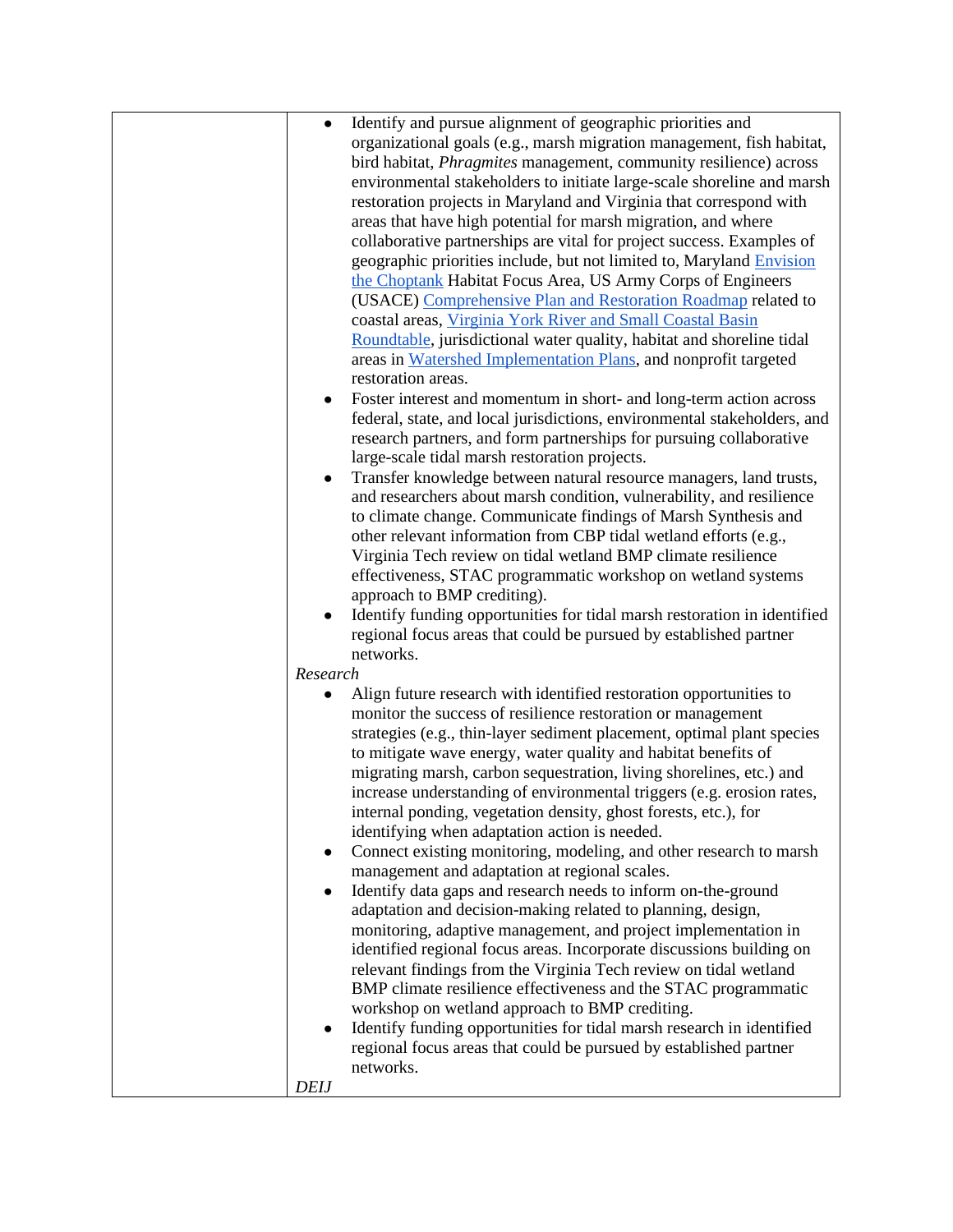|                       | Integrate and elevate the voices of non-traditional partners (e.g., local<br>$\bullet$                                                       |  |
|-----------------------|----------------------------------------------------------------------------------------------------------------------------------------------|--|
|                       | community organizations, local tribal members) when identifying and                                                                          |  |
|                       | prioritizing restoration projects in identified regional focus areas.                                                                        |  |
|                       | Evaluate social vulnerability metrics, such as low income and                                                                                |  |
|                       | minority status, to prioritize focus areas with DEIJ impacts.                                                                                |  |
|                       |                                                                                                                                              |  |
|                       | To achieve these outcomes this project will produce the following                                                                            |  |
|                       | deliverables:                                                                                                                                |  |
|                       | Maps demonstrating stakeholder geographical and organizational                                                                               |  |
|                       | priorities for marsh restoration in areas that marsh migration is likely<br>to occur based on existing data syntheses (e.g., Marsh Synthesis |  |
|                       | project, TNC Resilient & Connected Landscapes, NOAA Sea-Level                                                                                |  |
|                       | Rise Viewer, American Community Survey). Maps will be used to                                                                                |  |
|                       | identify regional focus areas for large-scale tidal marsh restoration                                                                        |  |
|                       | and research. Focus areas will incorporate metrics to include socially<br>vulnerable populations.                                            |  |
|                       | One regional stakeholder workshop (Maryland and Virginia) with                                                                               |  |
|                       | $\bullet$<br>participation from experts in marsh science, marsh management and                                                               |  |
|                       | restoration, marsh resilience, carbon sequestration, fish and bird                                                                           |  |
|                       | habitat, and water quality, along with representatives from local                                                                            |  |
|                       | governments and underrepresented stakeholder groups within the                                                                               |  |
|                       | identified regional focus areas. This project will coordinate with the                                                                       |  |
|                       | CBP Diversity Workgroup to identify underrepresented stakeholder                                                                             |  |
|                       | groups to engage and the best strategy for their participation (e.g.                                                                         |  |
|                       | interviews or surveys to identify community needs, coordination with                                                                         |  |
|                       | pre-existing community partnerships, pre-workshop site visits,                                                                               |  |
|                       | workshop participation, seat on the Steering Committee, etc.).                                                                               |  |
|                       | List of prioritized restoration/research projects with associated<br>$\bullet$                                                               |  |
|                       | funding opportunities in identified regional focus areas.                                                                                    |  |
|                       | Identification of local and regional data gaps related to the<br>$\bullet$                                                                   |  |
|                       | understanding of marsh condition/resilience.                                                                                                 |  |
|                       | The establishment of working groups and a "collaboration roadmap"<br>$\bullet$                                                               |  |
|                       | to support an action plan for continued collaboration after the                                                                              |  |
|                       | workshop and encourage implementation of large-scale tidal marsh                                                                             |  |
|                       | restoration and research in identified regional focus areas. Working                                                                         |  |
|                       | groups will follow the collaboration roadmap to pursue the prioritized                                                                       |  |
|                       | restoration/research projects and incorporate local and                                                                                      |  |
|                       | underrepresented stakeholders to co-produce on-the-ground projects.                                                                          |  |
|                       | Report summarizing recommendations and identified priorities for<br>$\bullet$                                                                |  |
|                       | collaborative large-scale tidal marsh restoration and resilience                                                                             |  |
|                       | research in Maryland and Virginia in identified regional focus                                                                               |  |
|                       | areas. A list of other potential regional focus areas will be identified                                                                     |  |
|                       | to support future replication.                                                                                                               |  |
|                       | Summary of new or emerging research on marsh condition and<br>$\bullet$                                                                      |  |
|                       | resilience to SLR and other climate stressors not addressed in Marsh                                                                         |  |
|                       | Synthesis.                                                                                                                                   |  |
|                       | Distribution of lessons-learned from workshop development and<br>$\bullet$                                                                   |  |
|                       | engagement to support future replication in other regional focus<br>areas.                                                                   |  |
| Project Justification | The health of tidal saltwater marshes in Chesapeake Bay is at risk due to                                                                    |  |
| (500 words or less)   | climate change impacts (e.g., SLR, coastal storms). These impacts lead to                                                                    |  |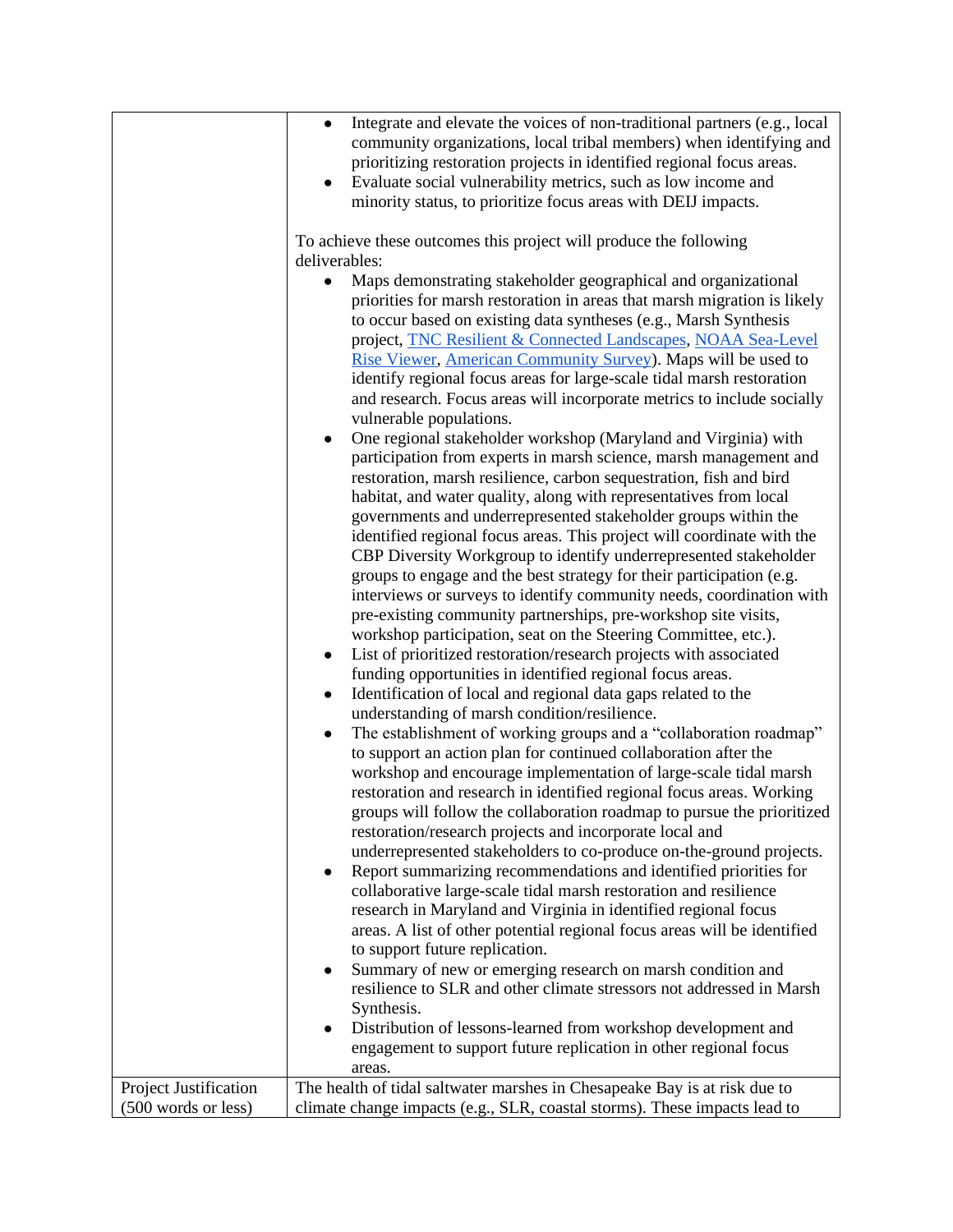eroding and drowning marsh areas. In response to coastal flooding, many property owners rely on shoreline hardening strategies (i.e., bulkheads, concrete seawalls) preventing marshes from migrating inland. Protecting and restoring tidal marsh habitat is a priority wetland outcome under the Chesapeake Bay Watershed Agreement that also has cross-cutting benefits for other outcomes, including climate resiliency and habitat. Given the current challenge of meeting wetland acreage goals identified by the CBP Outcome Attainability Team, a focus on adaptation is much needed to ensure that marsh restoration and conservation goals are successful even under changing climate conditions.

Effectively enhancing marsh resilience (i.e. the ability of marshes to remain healthy and continue to persist in the future) and restoring marshes to build resilience for shorelines and adjacent communities will require collaborative, large-scale restoration and research efforts amongst local, state, federal, nonprofit, and university partners across the Chesapeake Bay watershed. However, partners typically have numerous or siloed organizational priorities and much restoration remains opportunistic and disconnected. Further, these efforts often do not incorporate the perspectives of the local communities that depend on them for many services including coastal protection or cultural heritage. As federal funding increases for climate resilience projects, we have an opportunity to develop strategic collaborations for large-scale marsh restoration and research supporting cross-goal benefits.

For such collaborations, conversations are needed between multiple stakeholder groups (i.e., restoration practitioners, researchers, local and underrepresented community representatives). We propose one 2-day workshop for Maryland and Virginia stakeholders and researchers to align marsh restoration and research priorities in support of progress toward the Chesapeake Bay tidal wetland goal. Participants will learn about overlapping geographical and organizational priorities and identify collaborative, largescale tidal marsh restoration projects with cross-goal benefits, adaptive management opportunities, and research opportunities supporting marsh resilience. Project will focus on SLR impacts and social vulnerability. This work will directly build on the Marsh Synthesis GIT-funded project to advance collective adaptation actions.

This project will also build on the 2019 Marsh Resilience Summit, which identified the "need for even greater engagement among researchers, government agencies, land-managers, policy-makers, NGOs, and other organizations to begin to **break down barriers** and identify opportunities to **facilitate coastal resiliency projects**." With over 200 participants representing 125 different agencies, the summit fostered dialogue between scientists and practitioners about the many relevant aspects of marsh resilience (i.e., marsh migration, conservation policy, community resilience, restoration techniques, beneficial use of dredged material, agriculture and industry). The facilitated discussions and networking opportunities led to more monitoring partnerships; however, there was not dedicated, structured time for project-based collaboration focused on adaptation. The proposed workshop will advance this need and build in considerations for SLR impacts, marsh migration, and social vulnerability, and identify projects and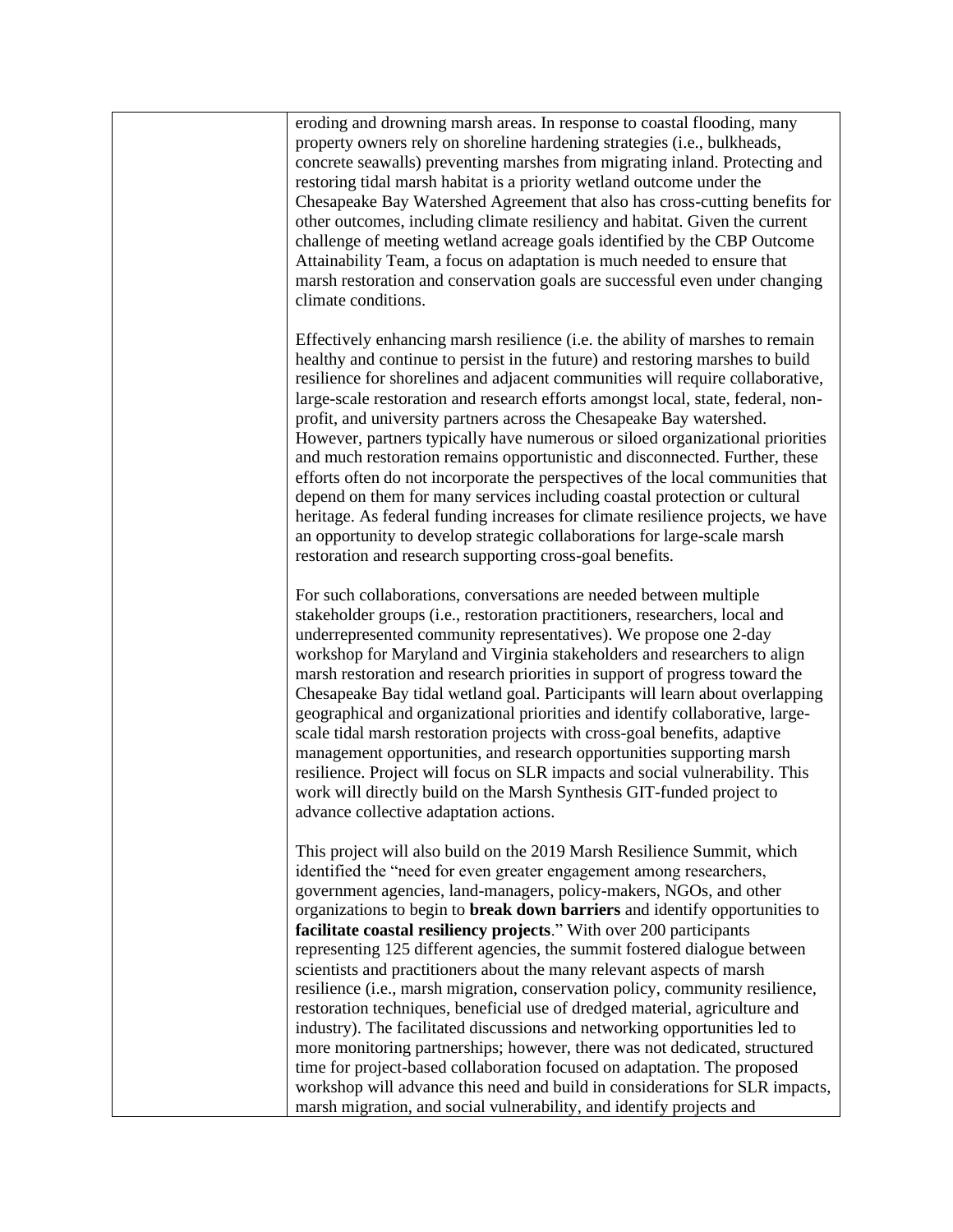|                                        | partnerships to facilitate large-scale marsh restoration that could be built into<br>a more comprehensive plan for tidal wetland restoration in the future.                                                                                                                                                                                                                                                                                                                                                                                                                                                                                                                                                                                                                                                                                                                                                                                                                                                                                                                                                                                                                                                                                                                                                                                                                                                                                                                                                                                                                                                                                                                                                                                                                                                                                                                                                                                                                                                                                                                                                                                                                                                                                                                                                                                                                                                                                                                                                                                                                                                                                                                                                                            |  |
|----------------------------------------|----------------------------------------------------------------------------------------------------------------------------------------------------------------------------------------------------------------------------------------------------------------------------------------------------------------------------------------------------------------------------------------------------------------------------------------------------------------------------------------------------------------------------------------------------------------------------------------------------------------------------------------------------------------------------------------------------------------------------------------------------------------------------------------------------------------------------------------------------------------------------------------------------------------------------------------------------------------------------------------------------------------------------------------------------------------------------------------------------------------------------------------------------------------------------------------------------------------------------------------------------------------------------------------------------------------------------------------------------------------------------------------------------------------------------------------------------------------------------------------------------------------------------------------------------------------------------------------------------------------------------------------------------------------------------------------------------------------------------------------------------------------------------------------------------------------------------------------------------------------------------------------------------------------------------------------------------------------------------------------------------------------------------------------------------------------------------------------------------------------------------------------------------------------------------------------------------------------------------------------------------------------------------------------------------------------------------------------------------------------------------------------------------------------------------------------------------------------------------------------------------------------------------------------------------------------------------------------------------------------------------------------------------------------------------------------------------------------------------------------|--|
| Proposed Project Steps<br>and Timeline | The proposed project will be implemented in three phases over 15 months,<br>costing \$75,000. Workshop cost estimates are based on previous workshop<br>development by The Nature Conservancy and Maryland Sea Grant.                                                                                                                                                                                                                                                                                                                                                                                                                                                                                                                                                                                                                                                                                                                                                                                                                                                                                                                                                                                                                                                                                                                                                                                                                                                                                                                                                                                                                                                                                                                                                                                                                                                                                                                                                                                                                                                                                                                                                                                                                                                                                                                                                                                                                                                                                                                                                                                                                                                                                                                  |  |
|                                        | Phase 1: Understanding Regional Research and Stakeholder Priorities. This<br>Phase will inform Workshop development.                                                                                                                                                                                                                                                                                                                                                                                                                                                                                                                                                                                                                                                                                                                                                                                                                                                                                                                                                                                                                                                                                                                                                                                                                                                                                                                                                                                                                                                                                                                                                                                                                                                                                                                                                                                                                                                                                                                                                                                                                                                                                                                                                                                                                                                                                                                                                                                                                                                                                                                                                                                                                   |  |
|                                        | The project contractor will: (Month 1-5; \$20,000)<br>Convene a project Steering Committee of Maryland and Virginia and<br>CBP GITs/workgroups (e.g., Climate Resiliency, Wetland, Fish<br>Habitat, Black Duck, Water Quality) representatives in coordination<br>with the GIT Technical Lead and Project Team. The Steering<br>Committee should include jurisdictional and CBP workgroup experts<br>in marsh resilience, restoration and management and include a DEIJ<br>expert who can 1) provide guidance on when and how to include<br>local community engagement once regional focus areas have been<br>identified, and 2) advise on regional focus area selection. Contractor<br>will organize a project kick-off meeting with the Steering Committee<br>in coordination with the GIT Technical Lead and project team.<br>Develop an updated workplan for project completion based on<br>$\bullet$<br>feedback from the Steering Committee and Project Team.<br>Review data outcomes and recommendations from the Marsh<br>$\bullet$<br>Synthesis project and Marsh Summit to inform resilience data<br>mapping and stakeholder engagement activities described below.<br>Also utilize relevant findings from the ongoing Virginia Tech BMP<br>climate resilience assessment and STAC programmatic workshop on<br>wetland systems approach to BMP crediting if available provided by<br>Project Team.<br>Work with the GIT Technical Lead and Project Team to compile<br>$\bullet$<br>geographical data related to marsh resilience (e.g., marsh migration<br>corridors, erosion rates, unvegetated-vegetated marsh ratio) and<br>social vulnerability (e.g., low income, minority status) to inform<br>selection of regional focus areas for marsh restoration and<br>stakeholder engagement. Resilience data will come from the Marsh<br>Synthesis project and other partner efforts, such as data layers from<br>the George Mason University/The Nature Conservancy SLAMM<br>update for Maryland, <b>TNC's Resilient and Connected Landscapes</b><br>data, NOAA Sea Level Rise Viewer and social vulnerability metrics<br>from <b>American Community Survey</b> and EJ Screening Tool. The<br>project team and Steering Committee will identify these data layers,<br>with feedback from the Contractor. The CBP GIS Team will overlay<br>data layers with guidance from the Project Team, Steering<br>Committee, and Contractor to inform identification of initial regional<br>focus areas for marsh restoration, research, and stakeholder<br>engagement.<br>Identify and survey stakeholders on their priorities, with a focus on<br>$\bullet$<br>their organization's geographical priorities for marsh restoration and |  |
|                                        | research and resilience goals within the identified regional focus                                                                                                                                                                                                                                                                                                                                                                                                                                                                                                                                                                                                                                                                                                                                                                                                                                                                                                                                                                                                                                                                                                                                                                                                                                                                                                                                                                                                                                                                                                                                                                                                                                                                                                                                                                                                                                                                                                                                                                                                                                                                                                                                                                                                                                                                                                                                                                                                                                                                                                                                                                                                                                                                     |  |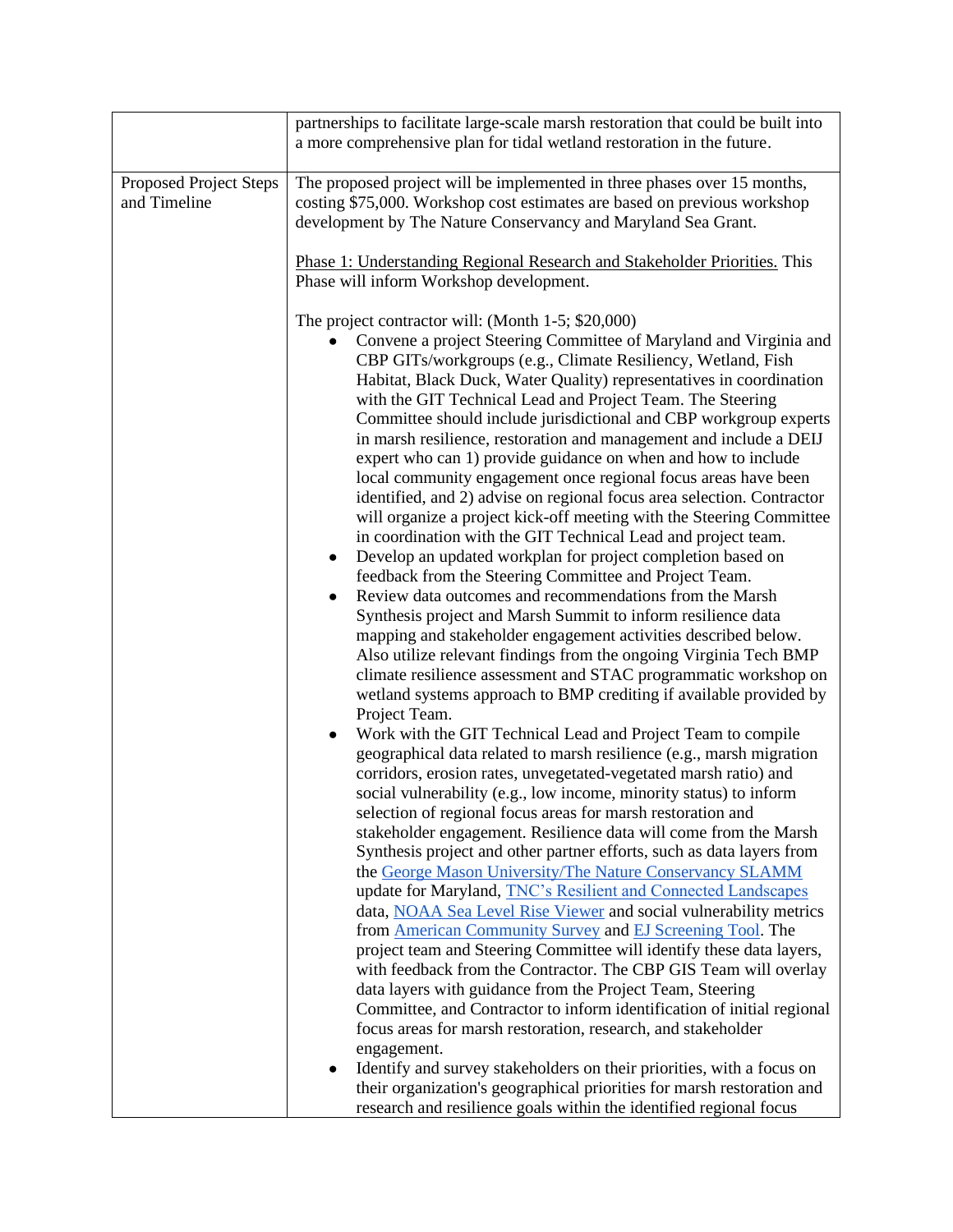areas. This information can be collected via phone interviews, focus groups, surveys, virtual mapping, participatory mapping, or other methods as proposed by the Contractor. Stakeholders will include ~20 state and federal agencies, university partners, and environmental nonprofits in Maryland and Virginia who are engaging in marsh management and restoration practices or research. The stakeholder list will be provided by the Steering Committee and Project Team. The Contractor may add to this list as needed. This work includes working with the Steering Committee and relevant CBP workgroups (e.g., Local Leadership, Local Advisory Committee, Local Engagement Team, Diversity, Climate Resiliency, Wetland) to identify community/local representatives in Maryland and Virginia to survey. Already identified restoration priority areas for restoration and involved stakeholders should also be considered (e.g. Maryland [Envision the Choptank](https://www.envisionthechoptank.org/) Habitat Focus Area, [Virginia](https://www.vims.edu/cbnerr/roundtable/index.php)  [York River and Small Coastal Basin Roundtable,](https://www.vims.edu/cbnerr/roundtable/index.php) US Army Corps of Engineers [USACE] [Comprehensive Plan and Restoration Roadmap](https://www.nab.usace.army.mil/Missions/Civil-Works/chesapeake-bay-comprehensive-plan/) and State [Watershed Implementation Plans](https://www.chesapeakebay.net/what/programs/watershed_implementation) related to coastal areas, nonprofit targeted restoration areas, etc.). The Contractor will digitize stakeholder geographic information and summarize the organizational marsh restoration and resilience goals. Digitized maps will be handed off to the CBP GIS Team to overlay with data layers to refine regional focus areas for workshop focus. • The CBP GIS Team will overlay mapped stakeholder priorities identified by the Contractor with the resilience and social vulnerability metrics to finalize regional focus areas that have high marsh migration potential, DEIJ needs, and greatest likelihood of collaboration given alignment of priorities. The Project Team and Steering Committee will provide guidance to the CBP GIS Team when performing this task. The CBP GIS Team will provide mapped results to the Contractor, who will facilitate a conversation with the Project Team and Steering Committee to finalize the regional focus areas for use at the workshop in Phase 2. At least two focus areas will be identified to represent Maryland and Virginia. The Contractor will present a project update to relevant CBP workgroups (e.g., Climate Resiliency, Wetland, Fish Habitat, Black Duck, Water Quality, Diversity, Local Leadership, Local Engagement) for feedback on selected focus areas and recommendations on invitees for the workshop beyond stakeholders surveyed (i.e., experts that can contribute to discussions on cross-benefits of marsh restoration). Summarize key findings/themes identified via stakeholder outreach to inform workshop development, including any identified new or emerging research in the region related to marsh health, condition and resilience, building on the Marsh Sumit and Marsh Synthesis projects. Phase 2: Plan and Convene 2-Day Workshop. This Phase will develop a

workshop agenda and convene 2-day workshop aimed to spur collaboration amongst partners to advance marsh restoration and adaptation actions over the short-term, while identifying research/science needs to inform adaptation actions over the long-term.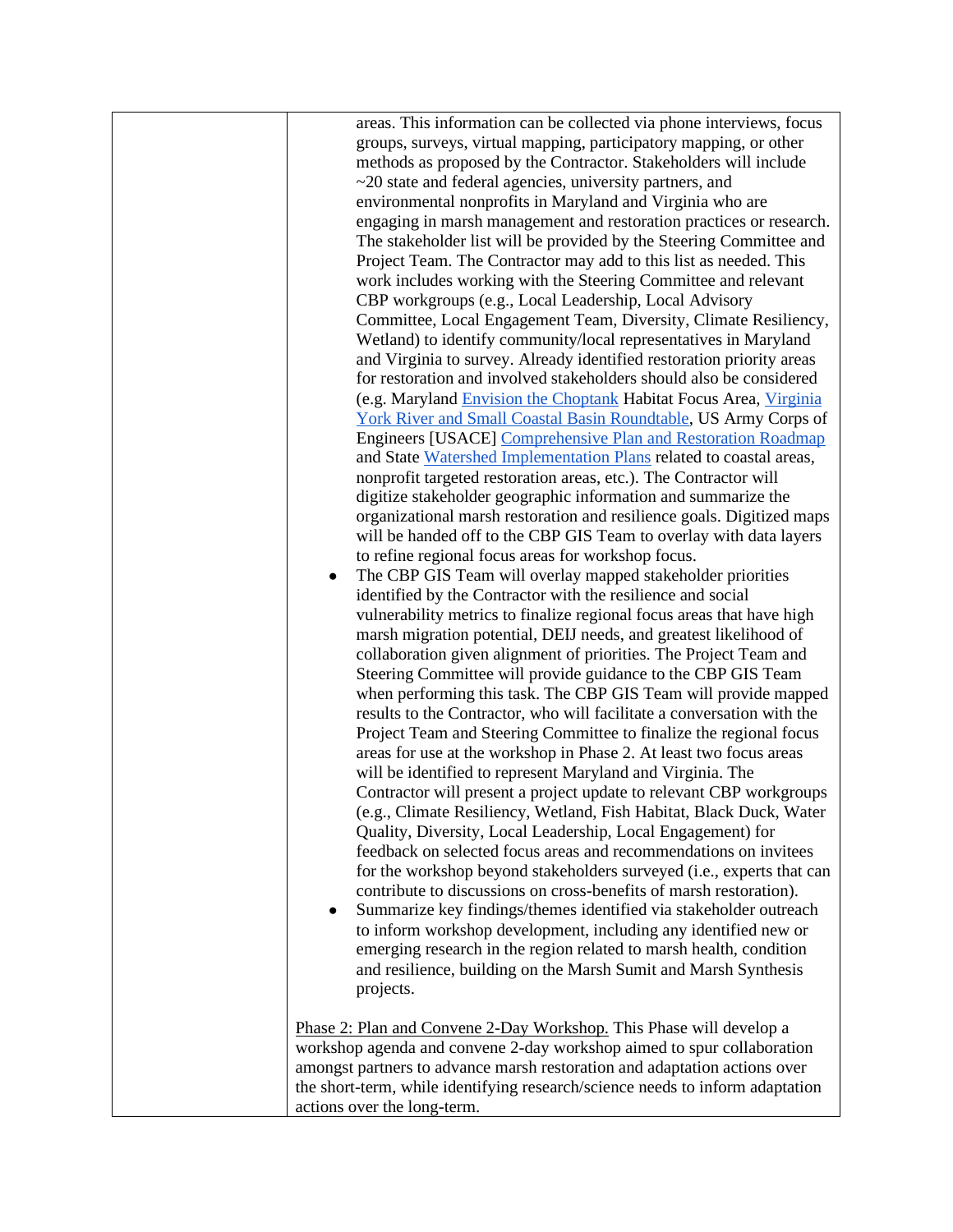| The project contractor will: (Month $6-10$ ; \$35,000)<br>Plan for, conduct and facilitate one 2-day workshop for Maryland<br>and Virginia stakeholders focused on initiating collaboration<br>between research, management, and community stakeholders related<br>to marsh resilience in areas with high potential for marsh migration.<br>The workshop will include identifying collaborative large-scale<br>restoration and research opportunities and potential funding<br>opportunities in the regional focus areas identified in Phase 1. It will<br>also identify new or emerging research in the region related to marsh<br>health, condition and resilience, building on the Marsh Synthesis<br>project to inform conversations on marsh adaptation and<br>management. The workshop should balance identification of short-<br>term restoration action items with long-term research needs.<br>Create a workshop agenda and workshop materials, to be reviewed<br>by the Steering Committee and Project Team. The Contractor will<br>draw on Marsh Summit and Marsh Synthesis findings and<br>stakeholder interviews to identify and summarize existing marsh<br>restoration and management challenges and any new/emerging tools<br>to address these challenges.<br>Work with the Steering Committee to define relevant terms for the<br>$\bullet$<br>workshop (e.g. restoration, resilience, adaptation, etc.).<br>Share resilience metrics, research and stakeholder mapping that was<br>$\bullet$<br>used in the overlay analysis in Phase 1 to define focus areas and<br>facilitate discussions about missing layers/gaps to inform lessons<br>learned. This may include presentations by researchers about |
|---------------------------------------------------------------------------------------------------------------------------------------------------------------------------------------------------------------------------------------------------------------------------------------------------------------------------------------------------------------------------------------------------------------------------------------------------------------------------------------------------------------------------------------------------------------------------------------------------------------------------------------------------------------------------------------------------------------------------------------------------------------------------------------------------------------------------------------------------------------------------------------------------------------------------------------------------------------------------------------------------------------------------------------------------------------------------------------------------------------------------------------------------------------------------------------------------------------------------------------------------------------------------------------------------------------------------------------------------------------------------------------------------------------------------------------------------------------------------------------------------------------------------------------------------------------------------------------------------------------------------------------------------------------------------------------------------------------------------|
| on organizational priorities, geography, DEIJ topics, research needs,<br>management challenges, or other factors identified in Phase 1. The<br>Steering Committee and Project Team will assist with facilitation<br>and/or note-taking for break-out groups.<br>Conduct targeted stakeholder outreach to identify and invite<br>$\bullet$<br>workshop presenters and participants from the research and<br>management communities at local, state, and regional scales. Work<br>with the DEIJ workgroup to ensure underrepresented community<br>representatives are integrated into the workshop planning and<br>participation as early as possible.<br>A qualified facilitator on the contractor's team will lead the<br>workshop to 1) understand current and expected future conditions of<br>the marshes within the identified regional focus areas from Phase 1,<br>2) prioritize restoration and research projects to inform adaptation<br>actions that will enhance marsh resilience to SLR and support CBP<br>stakeholders and local community interests, and 3) establish a<br>framework for pursuing collaborative large-scale restoration/research<br>projects post-workshop. This work will include the identification of<br>appropriate funding opportunities and project leaders for priority<br>projects to inform a collaboration roadmap and future action plan.                                                                                                                                                                                                                                                                                                                                         |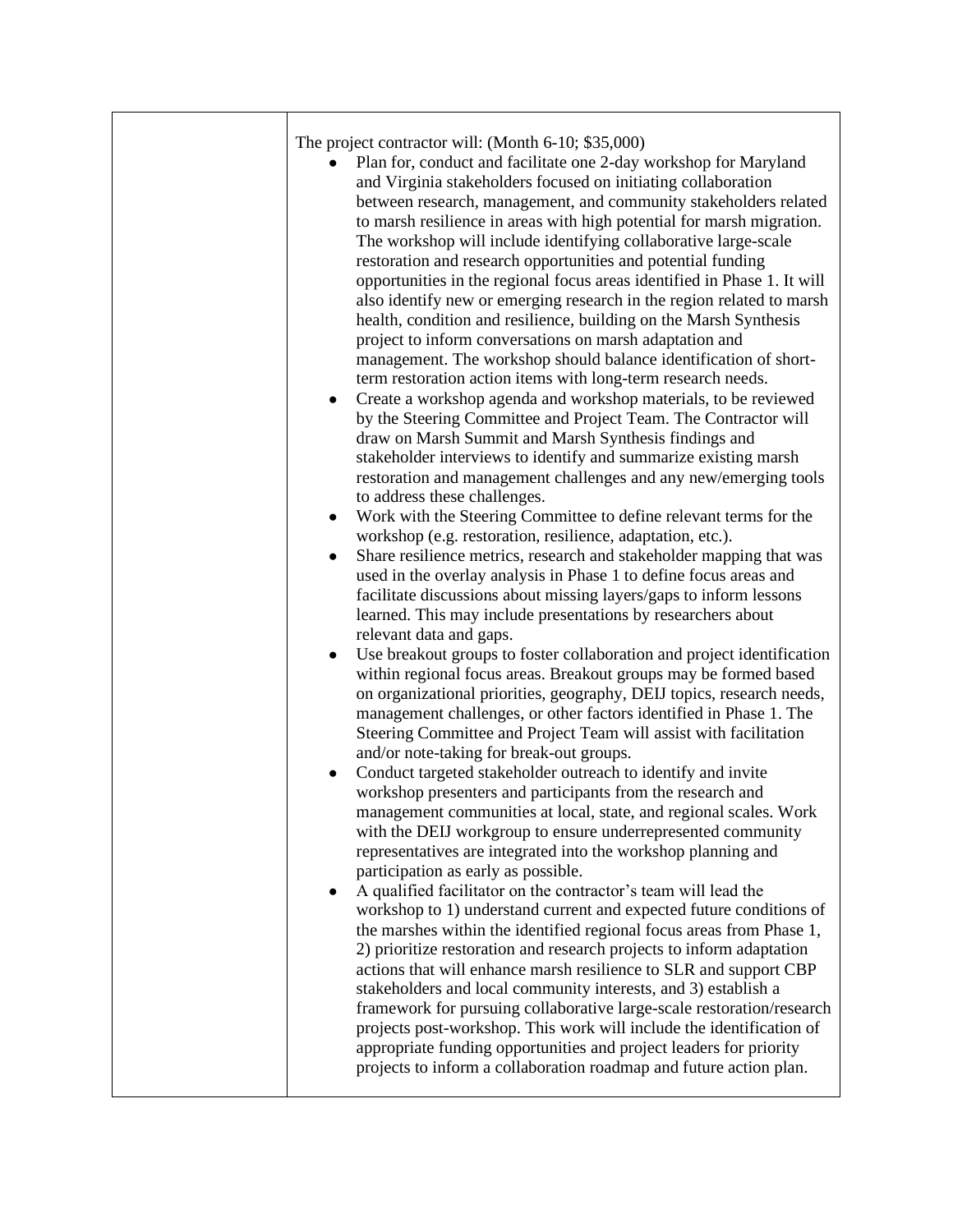|                        | Phase 3: Informing Strategic Adaptation. This Phase will compile                                                                                                                                                                                                                                                                                                                                                                                                                                                                                                                                                                                                                                                                                                                                                                                                                                                                                                                                                                                                                                                                                                                                                                                                                                                                                                                                                                                                                                                                                                                                                                                                                                                                    |  |  |
|------------------------|-------------------------------------------------------------------------------------------------------------------------------------------------------------------------------------------------------------------------------------------------------------------------------------------------------------------------------------------------------------------------------------------------------------------------------------------------------------------------------------------------------------------------------------------------------------------------------------------------------------------------------------------------------------------------------------------------------------------------------------------------------------------------------------------------------------------------------------------------------------------------------------------------------------------------------------------------------------------------------------------------------------------------------------------------------------------------------------------------------------------------------------------------------------------------------------------------------------------------------------------------------------------------------------------------------------------------------------------------------------------------------------------------------------------------------------------------------------------------------------------------------------------------------------------------------------------------------------------------------------------------------------------------------------------------------------------------------------------------------------|--|--|
|                        | recommendations and lessons-learned from Phases 1 and 2 to support future                                                                                                                                                                                                                                                                                                                                                                                                                                                                                                                                                                                                                                                                                                                                                                                                                                                                                                                                                                                                                                                                                                                                                                                                                                                                                                                                                                                                                                                                                                                                                                                                                                                           |  |  |
|                        | marsh restoration and adaptation progress and future stakeholder workshops.                                                                                                                                                                                                                                                                                                                                                                                                                                                                                                                                                                                                                                                                                                                                                                                                                                                                                                                                                                                                                                                                                                                                                                                                                                                                                                                                                                                                                                                                                                                                                                                                                                                         |  |  |
|                        |                                                                                                                                                                                                                                                                                                                                                                                                                                                                                                                                                                                                                                                                                                                                                                                                                                                                                                                                                                                                                                                                                                                                                                                                                                                                                                                                                                                                                                                                                                                                                                                                                                                                                                                                     |  |  |
|                        | The project contractor will: (Month 7-15; \$20,000)<br>Meet with the Steering Committee to debrief on Workshop findings.<br>Continue engagement with workshop participants and the Steering<br>Committee to address questions and themes brought up during the<br>workshop.<br>Prepare a final summary report that 1) outlines overlapping<br>$\bullet$<br>organizational priorities with resilience metrics, 2) provides<br>maps/lists of identified marsh restoration/research opportunities, 3)<br>identifies all potential regional focus areas based on overlay analysis<br>and stakeholder feedback, 4) describes marsh research and<br>restoration needs and collaborations identified at the workshop for<br>the regional focus areas discussed with list of potential funding<br>opportunities and lead organizations, 5) identifies major challenges<br>to ongoing collaborations to promote marsh resilience to SLR, 6)<br>outlines the workshop process for replication at a later date in other<br>regional geographies, and 7) includes appendices with a summary of<br>project activities, including stakeholder surveys, resilience data and<br>stakeholder mapping, workshop activities and discussions,<br>stakeholder contacts, and additional information gathered (e.g.,<br>new/emerging marsh condition tools, data and resources for use by<br>managers).<br>Establish a collaboration roadmap for the continuation of identified<br>restoration and research projects to support an action plan. Include<br>recommendations for how marsh projects with resilience<br>considerations could be built into a more comprehensive plan for<br>tidal wetland restoration to achieve the Chesapeake tidal wetland |  |  |
|                        | goals.                                                                                                                                                                                                                                                                                                                                                                                                                                                                                                                                                                                                                                                                                                                                                                                                                                                                                                                                                                                                                                                                                                                                                                                                                                                                                                                                                                                                                                                                                                                                                                                                                                                                                                                              |  |  |
| <b>Estimated Costs</b> | \$75,000                                                                                                                                                                                                                                                                                                                                                                                                                                                                                                                                                                                                                                                                                                                                                                                                                                                                                                                                                                                                                                                                                                                                                                                                                                                                                                                                                                                                                                                                                                                                                                                                                                                                                                                            |  |  |
| Cross-Outcome          | This proposal is being advanced by the Climate Resiliency Workgroup with                                                                                                                                                                                                                                                                                                                                                                                                                                                                                                                                                                                                                                                                                                                                                                                                                                                                                                                                                                                                                                                                                                                                                                                                                                                                                                                                                                                                                                                                                                                                                                                                                                                            |  |  |
| <b>Benefits</b>        | the support of the Wetlands Workgroup.                                                                                                                                                                                                                                                                                                                                                                                                                                                                                                                                                                                                                                                                                                                                                                                                                                                                                                                                                                                                                                                                                                                                                                                                                                                                                                                                                                                                                                                                                                                                                                                                                                                                                              |  |  |
|                        | This project meets the science needs of the Climate Resiliency Monitoring<br>and Assessment and Wetland Outcomes which includes:<br>Better understanding of SLR and subsidence impacts related to<br>$\bullet$<br>wetland loss, marsh migration, and adjacent land use considerations.<br>Impacts on wetland extent, distribution and function due to climate<br>$\bullet$<br>change.<br>Coordinate with Black Duck and Fish Habitat Action Teams to<br>$\bullet$<br>identify Wetland areas that are suitable black duck and fish habitat<br>and would be ideal for restoration.                                                                                                                                                                                                                                                                                                                                                                                                                                                                                                                                                                                                                                                                                                                                                                                                                                                                                                                                                                                                                                                                                                                                                    |  |  |
|                        | This project supports the following Chesapeake Bay Watershed Agreement<br>Goals:                                                                                                                                                                                                                                                                                                                                                                                                                                                                                                                                                                                                                                                                                                                                                                                                                                                                                                                                                                                                                                                                                                                                                                                                                                                                                                                                                                                                                                                                                                                                                                                                                                                    |  |  |
|                        | Climate Resiliency Goal: Increase the resiliency of the Chesapeake Bay<br>watershed, including its living resources, habitats, public infrastructure and                                                                                                                                                                                                                                                                                                                                                                                                                                                                                                                                                                                                                                                                                                                                                                                                                                                                                                                                                                                                                                                                                                                                                                                                                                                                                                                                                                                                                                                                                                                                                                            |  |  |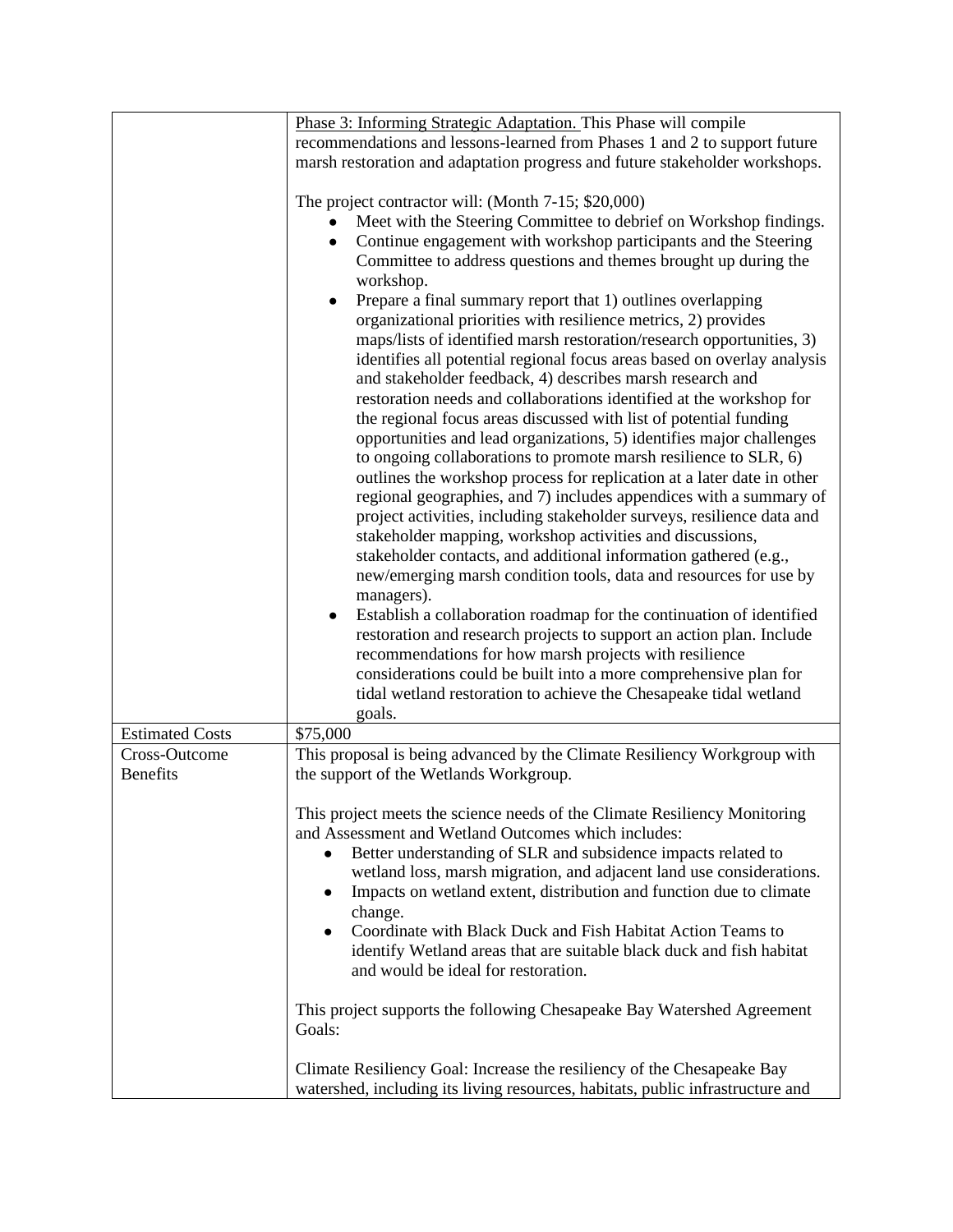| communities, to withstand the adverse impacts from changing environmental                                                                                                                                      |
|----------------------------------------------------------------------------------------------------------------------------------------------------------------------------------------------------------------|
| and climate conditions.                                                                                                                                                                                        |
| This work will support Climate Resiliency Workgroup Monitoring &<br>Assessment Management Approach 2: Work with CBP Goal teams to<br>fill critical data and research gaps and improve understanding of         |
| climate change impacts and implications for selected outcomes in the<br>Chesapeake Bay Watershed Agreement. Action 1.3 Increase capacity<br>to better understand SLR impacts to habitats and their ecosystem   |
| services.                                                                                                                                                                                                      |
| This work will support Climate Resiliency Workgroup Adaptation<br>$\bullet$<br>Management Approach 1: Improve knowledge and capacity to<br>implement and track priority adaptation actions. Action 2.2. Assist |
| with capacity-building activities that support the implementation of                                                                                                                                           |
| priority climate adaptation projects.                                                                                                                                                                          |
| Results from this project would support advancement of restoration<br>$\bullet$<br>projects, such as living shorelines, across jurisdictions. Participants                                                     |
| will gain an improved understanding of marsh resilience to SLR,                                                                                                                                                |
| marsh management needs, and next steps for marsh restoration to<br>adapt to SLR. Project results will advance on-the-ground adaptation                                                                         |
| actions and help identify additional science needs to inform strategic                                                                                                                                         |
| marsh restoration and/or management.                                                                                                                                                                           |
| Vital Habitats Goal: Restore, enhance and protect a network of land and water                                                                                                                                  |
| habitats to support fish and wildlife and to afford other public benefits,                                                                                                                                     |
| including water quality, recreational uses and scenic value across the                                                                                                                                         |
| watershed.                                                                                                                                                                                                     |
| This project can support efforts for attainability of the wetland goal.<br>$\bullet$<br>The CBP Outcome Attainability Team identified that the wetland                                                         |
| outcome in the Chesapeake Bay Watershed Agreement is not on track<br>to be achieved by 2025. This outcome states, "create or reestablish                                                                       |
| 85,000 acres of tidal and non-tidal wetlands and enhance the function<br>of an additional 150,000 acres of degraded wetlands by 2025." The                                                                     |
| proposed marsh adaptation workshop provides a venue to begin                                                                                                                                                   |
| identifying where opportunities exist to restore tidal wetlands at a                                                                                                                                           |
| larger regional scale through collaborative partnerships. Incorporating<br>adaptation considerations, such as marsh migration opportunities, and                                                               |
| aligning research around effective strategies to maintain healthy                                                                                                                                              |
| marshes under changing climate conditions will increase the                                                                                                                                                    |
| likelihood of restored tidal wetland acres persisting in the future.<br>Results from this project would support the advancement of natural<br>٠                                                                |
| shoreline and marsh restoration projects in areas impacted by SLR.                                                                                                                                             |
| Project activities will build off the GIT-funded "Synthesis of                                                                                                                                                 |
| Shoreline, Sea Level Rise and Marsh Migration Data for Wetland<br>Restoration Targeting" project by convening stakeholders to advance                                                                          |
| restoration based on marsh health/condition/resilience and                                                                                                                                                     |
| organizational priorities across the watershed.                                                                                                                                                                |
| This work will support the Black Duck Outcome Management                                                                                                                                                       |
| Approach 2: Support efforts to Enhance and Manage Wetlands or<br>Vegetation in Areas Where Black Ducks Have Historically Bred or                                                                               |
| Wintered. Action 2.1 Support efforts to enhance and manage priority                                                                                                                                            |
| habitats as identified by the Decision Support Tool.                                                                                                                                                           |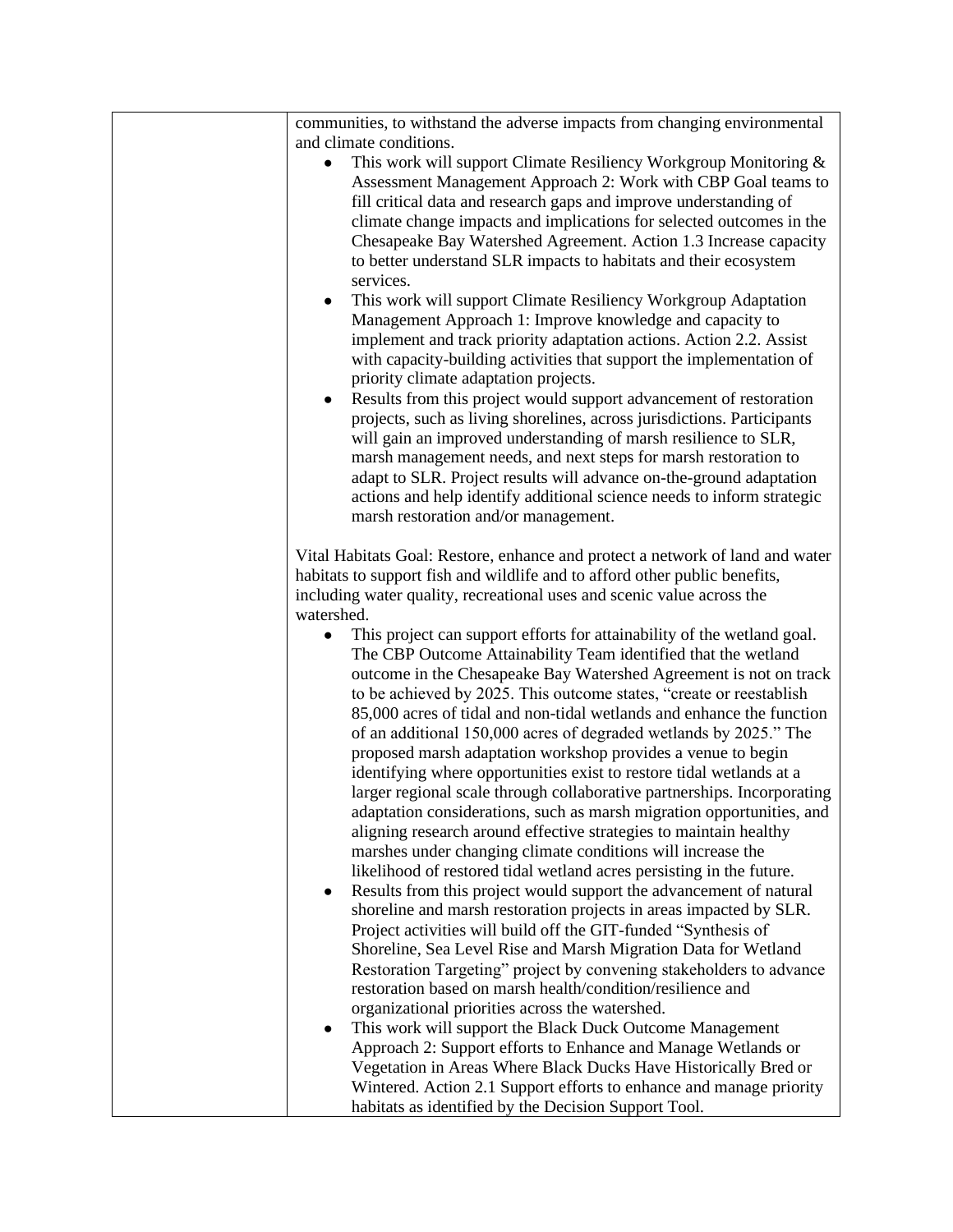| Sustainable Fisheries Goal: Protect, restore and enhance finfish, shellfish and<br>other living resources, their habitats and ecological relationship to sustain all<br>fisheries and provide for a balanced ecosystem in the watershed and Bay.<br>This work will support the Fish Habitat Outcome Management<br>$\bullet$<br>Approach 4: Communicate importance of fish habitat. Action 4.2<br>Committed coordination and cooperation with key CBP workgroups<br>to assure shared resources, information and priorities while reducing<br>duplication of efforts: Key complementary groups include Wetlands<br>and Climate Resiliency. |
|------------------------------------------------------------------------------------------------------------------------------------------------------------------------------------------------------------------------------------------------------------------------------------------------------------------------------------------------------------------------------------------------------------------------------------------------------------------------------------------------------------------------------------------------------------------------------------------------------------------------------------------|
| Stewardship Goal: Increase the number and the diversity of local citizen<br>stewards and local governments that actively support and carry out the<br>conservation and restoration activities that achieve healthy local streams,<br>rivers and a vibrant Chesapeake Bay.<br>This project would bring together researchers, land managers, land<br>$\bullet$<br>trusts, practitioners, funders, and community representatives to<br>advance short-term restoration goals and long-term planning. Results<br>from this project would inform local and regional adaptation actions<br>and planning.                                        |

|                       | <b>Required Components of the Phase 1 Development of Project Ideas (Table 1)</b>      |
|-----------------------|---------------------------------------------------------------------------------------|
| Goal                  | As defined by the Chesapeake Bay Program and described below:                         |
| Implementation        | Sustainable Fisheries Goal Implementation Team (GIT 1)                                |
| Team (GIT)            | Habitat Goal Implementation Team (GIT 2)                                              |
|                       | Water Quality Goal Implementation Team (GIT 3)                                        |
|                       | Maintain Healthy Watersheds Goal Implementation Team (GIT 4)                          |
|                       | Fostering Chesapeake Stewardship Goal Implementation Team (GIT 5)                     |
|                       | Enhance Partnering, Leadership and Management Goal Implementation Team                |
|                       | (GIT 6)                                                                               |
|                       | Scientific, Technical Assessment and Reporting (STAR) Team                            |
|                       | <b>Communications Team</b>                                                            |
| Proposed GIT          | A GIT Technical Lead should be identified at the time the Table 1 is submitted. If    |
| <b>Technical Lead</b> | this project idea is selected to move forward for funding, the person identified as   |
|                       | the GIT Technical Lead will work with the Trust to refine the project idea into a     |
|                       | detailed scope of work (Table 2). GIT Technical Leads provide overall                 |
|                       | management of the project, from the idea phase in Table 1 to ultimately overseeing    |
|                       | the project through to completion. GIT Technical Leads cannot be a part of the        |
|                       | bidding team or financially be involved in the project. Provide the following for the |
|                       | GIT Lead: 1) First and Last Name, 2) Organization, and 3) email address.              |
| Annual                | Each year, annual weighting factors will be described, depending upon current         |
| Weighting             | program needs. In FY21, the following annual weighting factors are described for      |
|                       | the Phase 1 Project Idea:                                                             |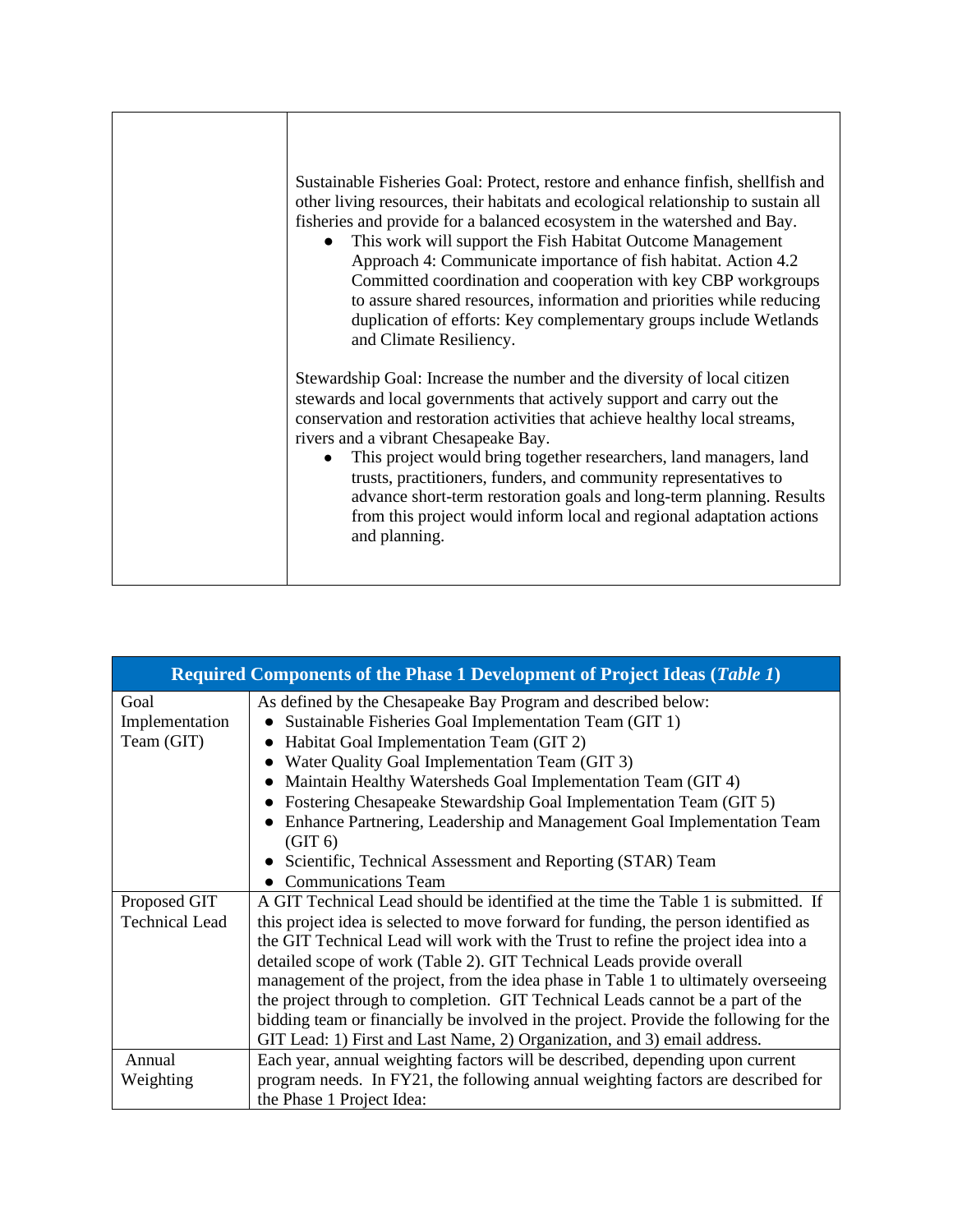| Factors to              | Project addresses a Diversity, Equity, Inclusion, and Justice (DEIJ) need.<br>1.                                                                                         |                                     |  |  |
|-------------------------|--------------------------------------------------------------------------------------------------------------------------------------------------------------------------|-------------------------------------|--|--|
| Consider                | Project addresses a Climate Change need.<br>2.                                                                                                                           |                                     |  |  |
|                         | Project addresses a Local Engagement need.<br>3.                                                                                                                         |                                     |  |  |
|                         | GIT Priority Project (one priority project identified per GIT).<br>4.                                                                                                    |                                     |  |  |
|                         | 5.<br>Projects that address outcomes that are lagging in outcome attainability.                                                                                          |                                     |  |  |
|                         |                                                                                                                                                                          |                                     |  |  |
|                         | Describe the extent to which the project addresses: 1. Diversity, Equity, Inclusion,<br>and Justice; 2. Climate Change, and/or 3. Local Engagement ; 4. describe if your |                                     |  |  |
|                         | project is a GIT Priority, and 5. Describe if your project addressees an outcome                                                                                         |                                     |  |  |
|                         | lagging in attainability.                                                                                                                                                |                                     |  |  |
| <b>CBP</b> Functional   | Does this project involve components that require input from the following                                                                                               |                                     |  |  |
| Areas                   | functional areas: Web/Creative, GIS, Communications, IT, and/or Science                                                                                                  |                                     |  |  |
| (Yes or No)             | Prioritization Teams? If yes, have you communicated the project idea with the                                                                                            |                                     |  |  |
|                         | applicable functional areas and incorporated input (Yes or No)?                                                                                                          |                                     |  |  |
| Preparers               | List names of all parties who were part of developing the content of this table; list                                                                                    |                                     |  |  |
|                         | first the lead preparer (the point of contact for questions/clarification). These                                                                                        |                                     |  |  |
|                         | entities will not be allowed to bid on the scope of work during the Request for                                                                                          |                                     |  |  |
|                         | Proposals (RFP) stage. Provide the following for each Preparer: 1) First and Last                                                                                        |                                     |  |  |
|                         | Name, 2) Organization, and 3) email address.                                                                                                                             |                                     |  |  |
| Project Title           | The title should be short and give a high-level view of what the project is trying to                                                                                    |                                     |  |  |
| $(10$ words or<br>less) | accomplish. Creative and catchy is fine only if it also captures the real purpose of                                                                                     |                                     |  |  |
|                         | the work. (Recent examples from previously funded GIT projects include                                                                                                   |                                     |  |  |
|                         | Development of Cost-Effective Methods to Measure Site-Specific Denitrification                                                                                           |                                     |  |  |
|                         | Rates for the Proposed Oyster Restoration Best Management Practices; Cultivating<br>and Strengthening Partnerships with Underrepresented Stakeholders; Synthesis of      |                                     |  |  |
|                         | Shoreline, Sea Level Rise, and Marsh Migration Data for Wetland Restoration                                                                                              |                                     |  |  |
|                         | Targeting).                                                                                                                                                              |                                     |  |  |
| <b>Example Project</b>  | <b>Metric Development and Tracking</b>                                                                                                                                   |                                     |  |  |
| Type (Describe          | Projects:                                                                                                                                                                | Logic and Action Plan               |  |  |
| the type of             | Support for science needed to develop                                                                                                                                    | <b>Implementation Projects:</b>     |  |  |
| project                 | metrics                                                                                                                                                                  | Economic modeling                   |  |  |
| submitted)              | Metric/indicator development                                                                                                                                             | Database development                |  |  |
|                         | Performance measure development                                                                                                                                          | Policy research and recommendations |  |  |
|                         | Monitoring/tracking program                                                                                                                                              | Training                            |  |  |
|                         | development                                                                                                                                                              | Mapping, lands assessment           |  |  |
|                         | Data collection program development                                                                                                                                      | Baseline analyses                   |  |  |
|                         | Assessments of data to evaluate metric                                                                                                                                   | Environmental                       |  |  |
|                         | progress                                                                                                                                                                 | monitoring/demonstration            |  |  |
|                         | Modeling support                                                                                                                                                         | Other (please describe)             |  |  |
|                         | Other (please describe)                                                                                                                                                  |                                     |  |  |
| Proposed Project        | Project outcomes are the changes you expect to see as a result of the work being                                                                                         |                                     |  |  |
| Outcomes                | completed. Examples of Project Outcomes could be increased knowledge around                                                                                              |                                     |  |  |
|                         | how fish are changing habits/will change habits due to climate change; future fish                                                                                       |                                     |  |  |
|                         | ladders will be more successful due to readily available improved design standards;<br>future fish passage policies will be reflective of resulting research.            |                                     |  |  |
| Project                 |                                                                                                                                                                          |                                     |  |  |
| Justification           | This is the elevator speech - why is this work important to the over-arching goals?                                                                                      |                                     |  |  |
| $(500$ words or         | Why is it important to the other GITs? How does this work build on previous                                                                                              |                                     |  |  |
| less)                   | work? Be succinct in the answer.                                                                                                                                         |                                     |  |  |